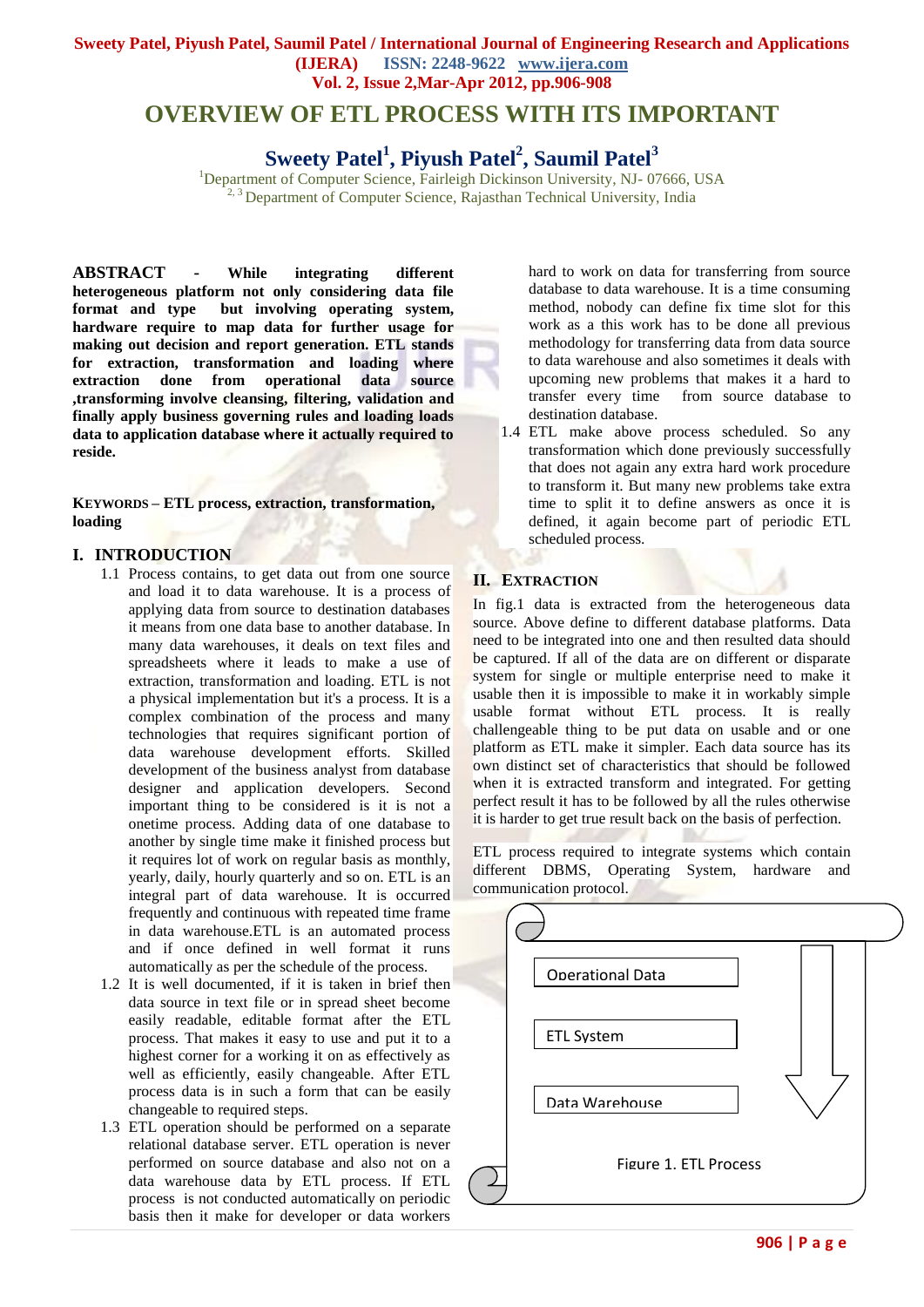#### **Sweety Patel, Piyush Patel, Saumil Patel / International Journal of Engineering Research and Applications (IJERA) ISSN: 2248-9622 www.ijera.com Vol. 2, Issue 2,Mar-Apr 2012, pp.906-908**

Logical mapping is most important while transferring a data and make it to be integrated and then physical mapping of data is possibly done.

Logical data map describe the relationship between the first starting points to extreme ending points of ETL system. Usually this ETL system presented in table or spreadsheet that makes it easy to map and checking procedure to mapping.

| Target |        |      | Source |        |      | Transfor-<br>-mation |
|--------|--------|------|--------|--------|------|----------------------|
| Table  | Column | Data | Table  | Column | Data |                      |
| Name   | Name   | Type | Name   | Name   | Type |                      |

Figure2. Transformation Mapping Process table in Database

Logical data mapping is not sufficient enough only common element of data but it is also required to map a critical element to be mapped efficiently in ETL plan. This Primary rule of fig.2 is providing clear-cut blueprint of exactly what is required for ETL process. This table must not have any questions and transformation must be involved what action has to be taken. Data Extraction (Analysis of the system) broken in to two phases, data discovery phase and second anomaly detection phase.

Once a target is finalized like what exactly it should required on, at the end point then it is easy to make a data discovery phase to be easier for the developer side.

#### **III. DATA TRANSFORMATION**

The process performed in the staging area it is main important step of the ETL where values are added by ETL Process. Data quality check is done for transformation process like, correct, unambiguous, consistent, complex.

Cleaning data required the step which invoiced first anomaly detection as per example sampling with count  $(*)$ of the rows from the required table of source to destination.

Column Property rules should not be NULL at any time .Numeric value should be fall it into the define range not to high not too low. Column length must not be to short too long. Column which required some fixed patterned value set must not be outside of the set like weekdays not be a month of January.

Structure must be ruled of table, proper primary and foreign keys are defined on table.

Data values must be rule. Simple business rules should be followed by transaction process.



Figure 3 Data Transformation Process

Fig.3 shows a data transformation process clearly where fetal error data must be stopped before they go for loading.

## **IV. LOADING**

Starting point of staging area which containing a clean and conformed package of data ready for an upload to the data warehouse. This Package should not be logically connected. It means as per fig.4 it represents a snapshot as of valid time with social specific time limit with structural integrity constrains such as entity integrity and referential integrity must be hold by data.

Logically loading establishes the most resent picture of the history database even if dimension design is not followed by rigidly followed, we can distinguish between dimension data which may lead to insert and updating that data which should required leading insertion.



Figure 4 ETL Process with showing loading.

Loading requires all foreign keys mapping to the appropriate surrogate.

### **V. CONCLUSION**

As mentioned ETL is a very required process for making different data source to pull at one end. If it is conducted not effectively then too much cost wastage behind that. But may intelligence of ETL process may lead of burden of developer reduced & make it is a easy, simple and use scheduling again for repetitively do a same procedure on other data with periodically fixed time interval .ETL tools are there for make a ETL process easy, including some of them are,

Informatica - Power Center

IBM - Websphere DataStage(Formerly known as Ascential DataStage)

SAP - BusinessObjects Data Integrator